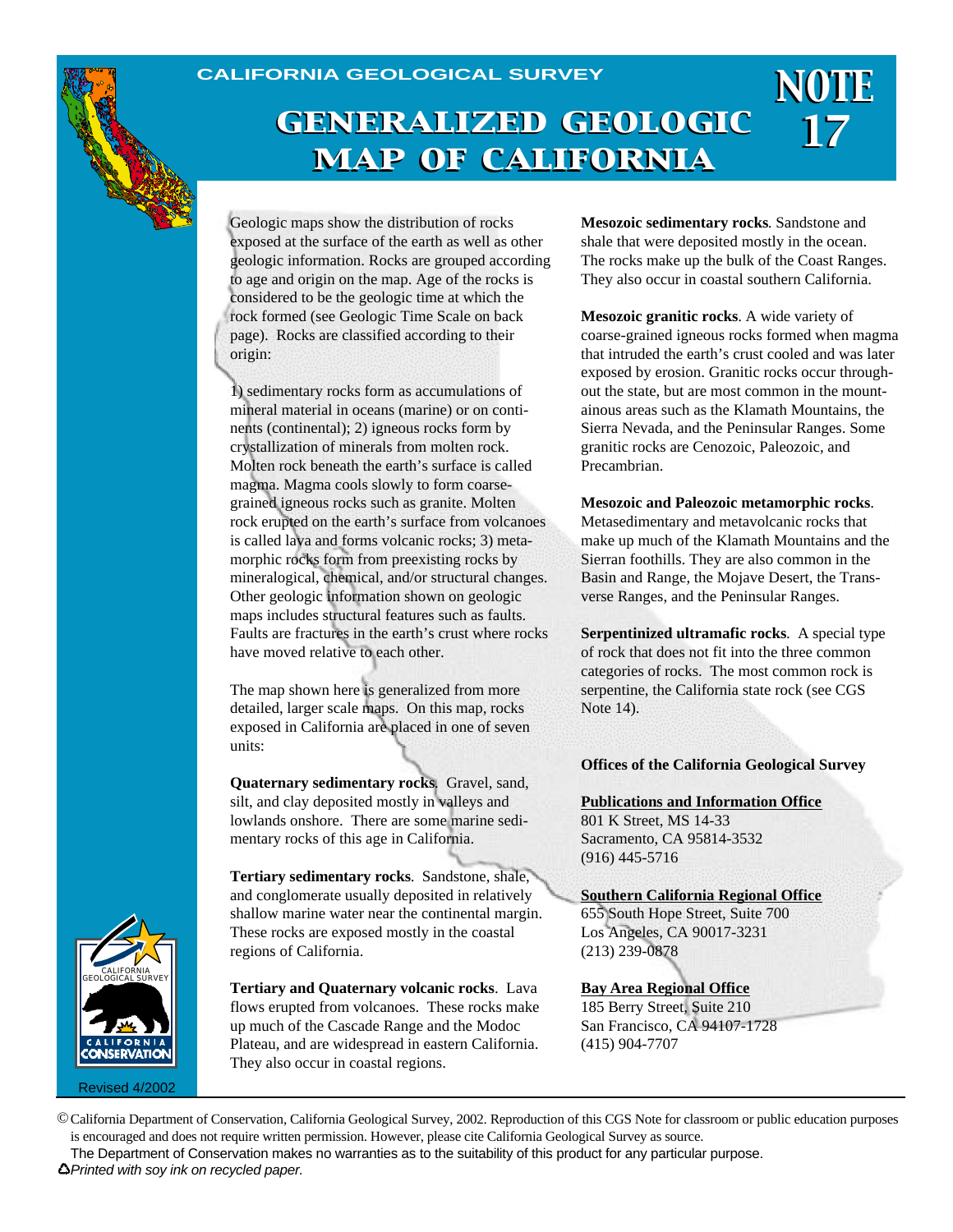# *GENERALIZED GEOLOGIC MAP OF CALIFORNIA*

### **Selected Field Trip Guides of the California Geological Survey**

- ❍ SP109 *Geologic Excursions in Northern California: San Francisco to the Sierra Nevada*. 1991
- ❍ SP119 *Geologic Field Trips in Northern California*. 1999

 $\sqrt{0}$  50 100 Miles

❍ SP122 *Field Guide to the Geology and Tectonics of the Northern Sierra Nevada*. 2000

To order these or other California Geological Survey publications, call 916-445-6199.